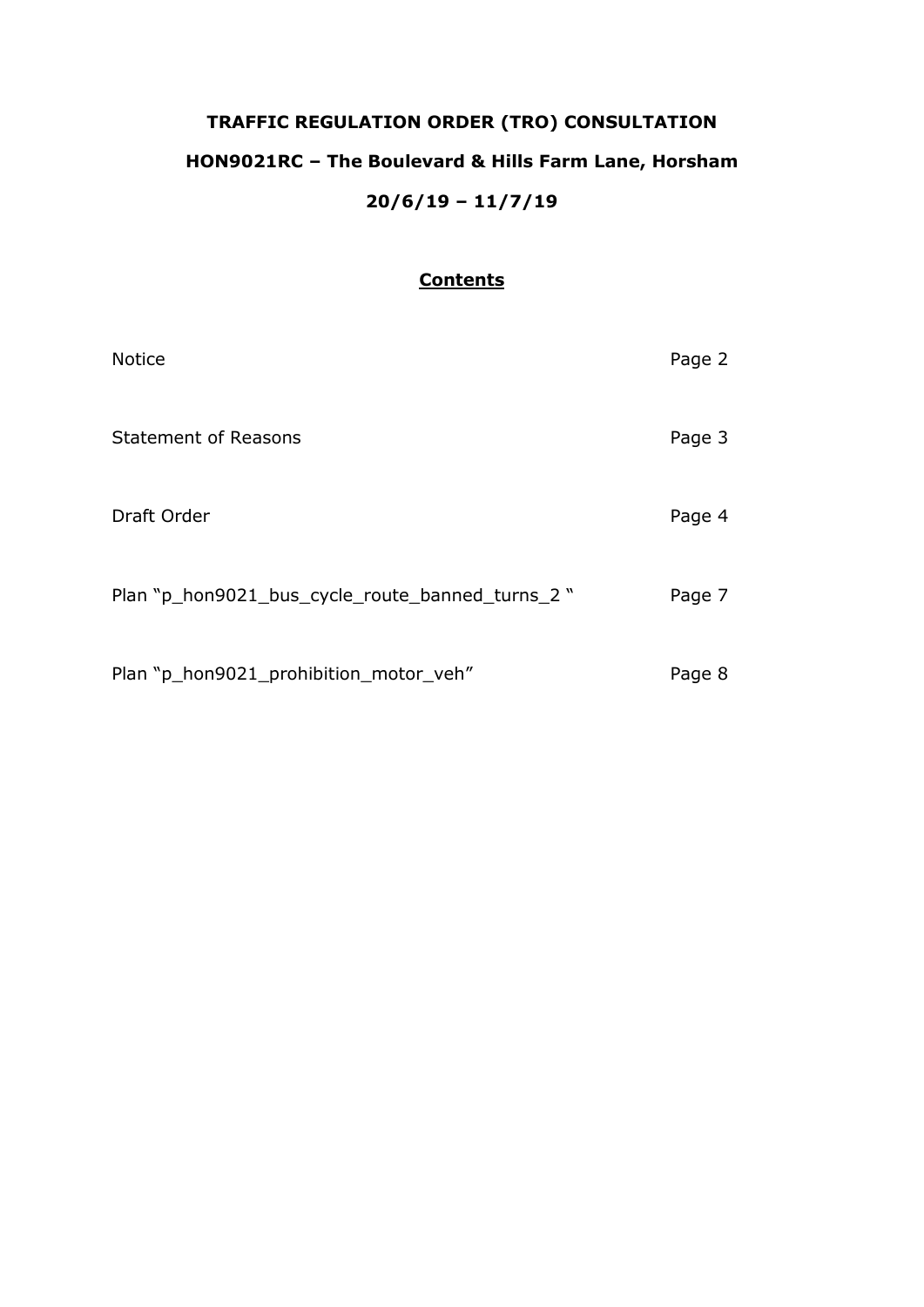#### **WEST SUSSEX COUNTY COUNCIL (HORSHAM: THE BOULEVARD & HILLS FARM LANE) (PROHIBITION OF VEHICULAR TRAFFIC & PROHIBITED TURNS) ORDER 201\***

**NOTICE** is hereby given that West Sussex County Council propose to make a permanent Order under the provisions of the Road Traffic Regulation Act 1984, the effect of which will be to:

- (a) prohibit motor vehicles from using The Boulevard (Bridge); and
- (b) prohibit vehicles, except buses and pedal cycles from making a left or right turn into The Boulevard from Hills Farm Lane

Full details of the proposals in this Notice can be viewed on our website [www.westsussex.gov.uk/tro.](http://www.westsussex.gov.uk/tro) The website includes a response form for comments or objections.

The documents may be inspected at West Sussex County Council, County Hall, Chichester during normal office hours, and at the Horsham Public Library, Lower Tanbridge Way, Horsham during normal library opening hours.

Any objections or comments about these proposals must be received by 11 July 2019. These may be sent via the response form on the website, in writing to: TRO Team, West Sussex County Council, The Grange, Tower Street, Chichester, PO19 1RH; or by e-mail to: [tro.team@westsussex.gov.uk.](mailto:tro.team@westsussex.gov.uk) Library staff will NOT be in a position to answer questions on the proposal and all correspondence should be addressed to the undersigned, quoting the reference TRO/HON9021/RC. Only correspondence including a full name and address will be considered.

Dated this 20<sup>th</sup> June 2019

 Director of Law & Assurance County Hall **Chichester**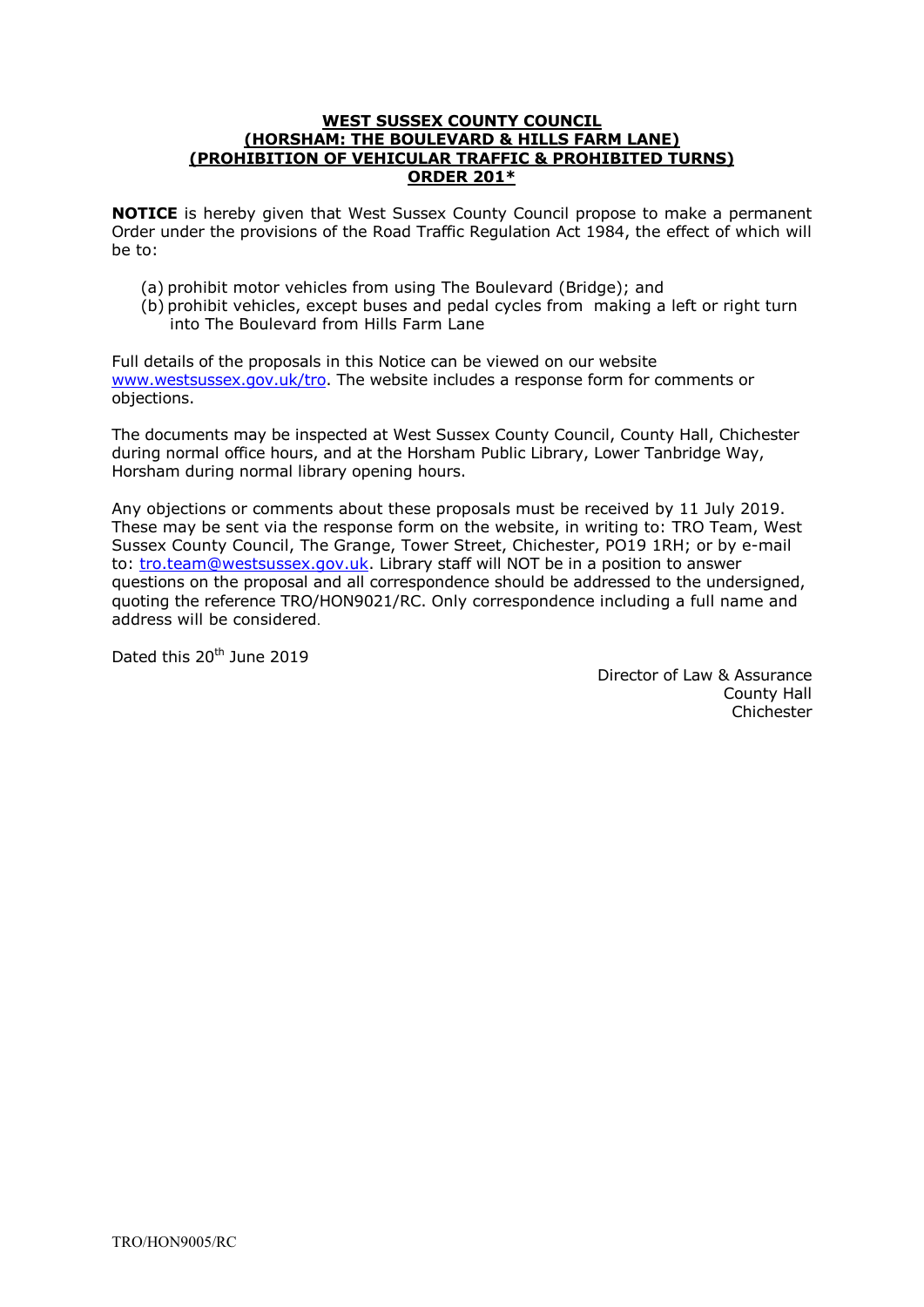## **WEST SUSSEX COUNTY COUNCIL (HORSHAM: THE BOULEVARD & HILLS FARM LANE) (PROHIBITION OF VEHICULAR TRAFFIC & PROHIBITED TURNS) ORDER 201\***

## **STATEMENT OF REASONS FOR PROPOSING TO MAKE THE ORDER**

The County Council in exercise of their powers under the Road Traffic Regulation Act 1984, propose to introduce a permanent Order the effect of which will be to:

- (a) prohibit motor vehicles from using The Boulevard (Bridge); and
- (b) prohibit vehicles, except buses and pedal cycles from making a left or right turn into The Boulevard from Hills Farm Lane

Horsham District Council granted planning permission subject to a number of conditions for a comprehensive development on land to the east of the A24, Horsham, primarily for residential purposes known as the Highwood development

Alterations to the existing highway infrastructure associated with the Highwood development were secured via a planning obligation. This includes provisions of two new access points constructed off Hills Farm Lane and a primary vehicular access constructed via a new junction on the A24.

In the early stages of development it was agreed that the northern access bridge across Boldings Brook, between Hills Farm Lane and Rivers Walk, would be used as the temporary residential access to Highwood whilst the new access junction on the A24 to the west of the site was completed. Now that the A24 junction has been completed the bridge across Boldings Brook will be closed to motor vehicles, with the exception of emergency vehicles.

The southern access including Arun East Bridge will provide a route for use by pedestrians, pedal cycles and buses only. Vehicular movements will be restricted and both left and right turns from Hills Farm Lane prohibited.

This Order is proposed for preventing the use of the road by vehicular traffic of a kind which or its use by vehicular traffic is unsuitable to the existing character of the road.

Drawings HON9021 – Land East of A24 – East Arun Bridge Proposed bus route and banned manoeuvres (07.08.2018) and Proposed banned manoeuvres (28.06.2018)

show the lengths of road, which are the subject of the proposed Order and where the crossings are proposed to be located.

Director of Law & Assurance County Hall Chichester

November 2018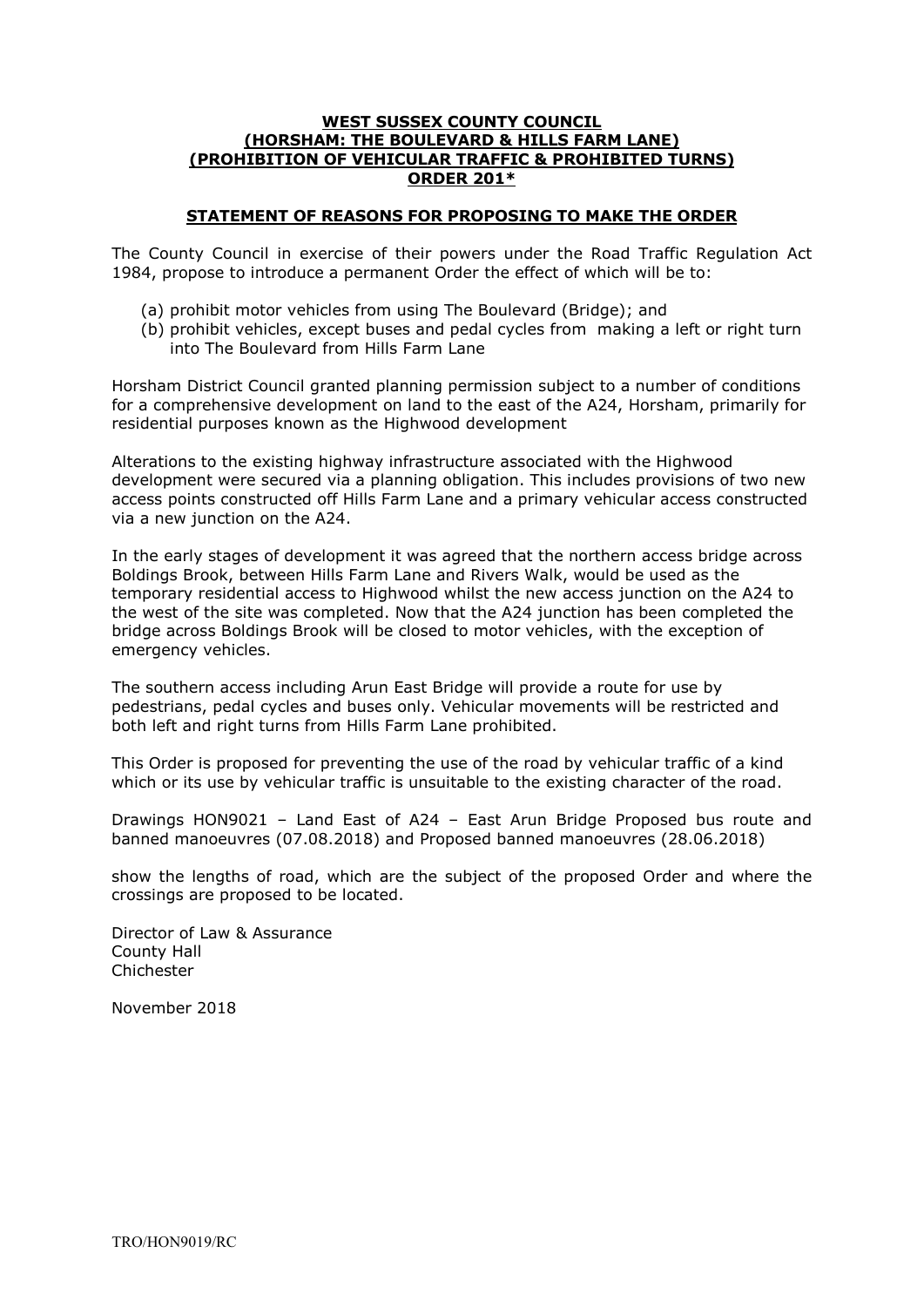#### **WEST SUSSEX COUNTY COUNCIL (HORSHAM: THE BOULEVARD & HILLS FARM LANE) (PROHIBITION OF VEHICULAR TRAFFIC & PROHIBITED TURNS) ORDER 201\***

West Sussex County Council in exercise of their powers under Sections 82 and 84 (1) (a) of the Road Traffic Regulation Act 1984 ("the Act"), and Part IV of Schedule 9 of the Act and of all other enabling powers, and after consultation with the chief officer of police in accordance with Part III and Part IV of Schedule 9 to the Act hereby make the following Order:-

## **PART I GENERAL**

## **Commencement & Citation**

1. This Order shall come into operation on the x day of x 2018 and may be cited as "West Sussex County Council (Horsham: The Boulevard & Hills Farm Lane) (Prohibition of Vehicular Traffic & Prohibited Turns) Order 201\*."

## **Interpretation**

2.  $(1)$  In this Order –

 "pedal cycle" means a bicycle, tricycle or cycle having four or more wheels not being in any case a motor cycle;

 "public service vehicle" has the same meaning as in section 1 of the Public Passenger Vehicles Act 1981;

 "vehicle" has the same meaning as that assigned to "motor vehicle" in Section 136(1) of the Act.

 (2) Except where otherwise stated any reference in this Order to a numbered Article or Schedule is a reference to the Article or Schedule bearing that number in this Order.

#### **PART II PROHIBITION OF TURN PROVISIONS**

- 3. Save as provided in Article 5 of this Order no person shall cause or permit any vehicle proceeding south-eastwards along the length of road specified in the First Schedule of this Order to make a right turn at the junction specified in the said First Schedule.
- 4. Save as provided in Article 5 of this Order no person shall cause or permit any vehicle proceeding north-westwards along the length of road specified in the First Schedule of this Order to make a left turn at the junction specified in the said First Schedule.
- 5. Nothing in Articles 3 and 4 shall apply in respect of a vehicle:-
	- (a) proceeding under the direction or with the permission of a police constable in uniform; or
	- (b) being used by the Police, ambulance or fire brigade in the event of an emergency; or
	- (c) a public service vehicle; or
	- (d) a pedal cycle; or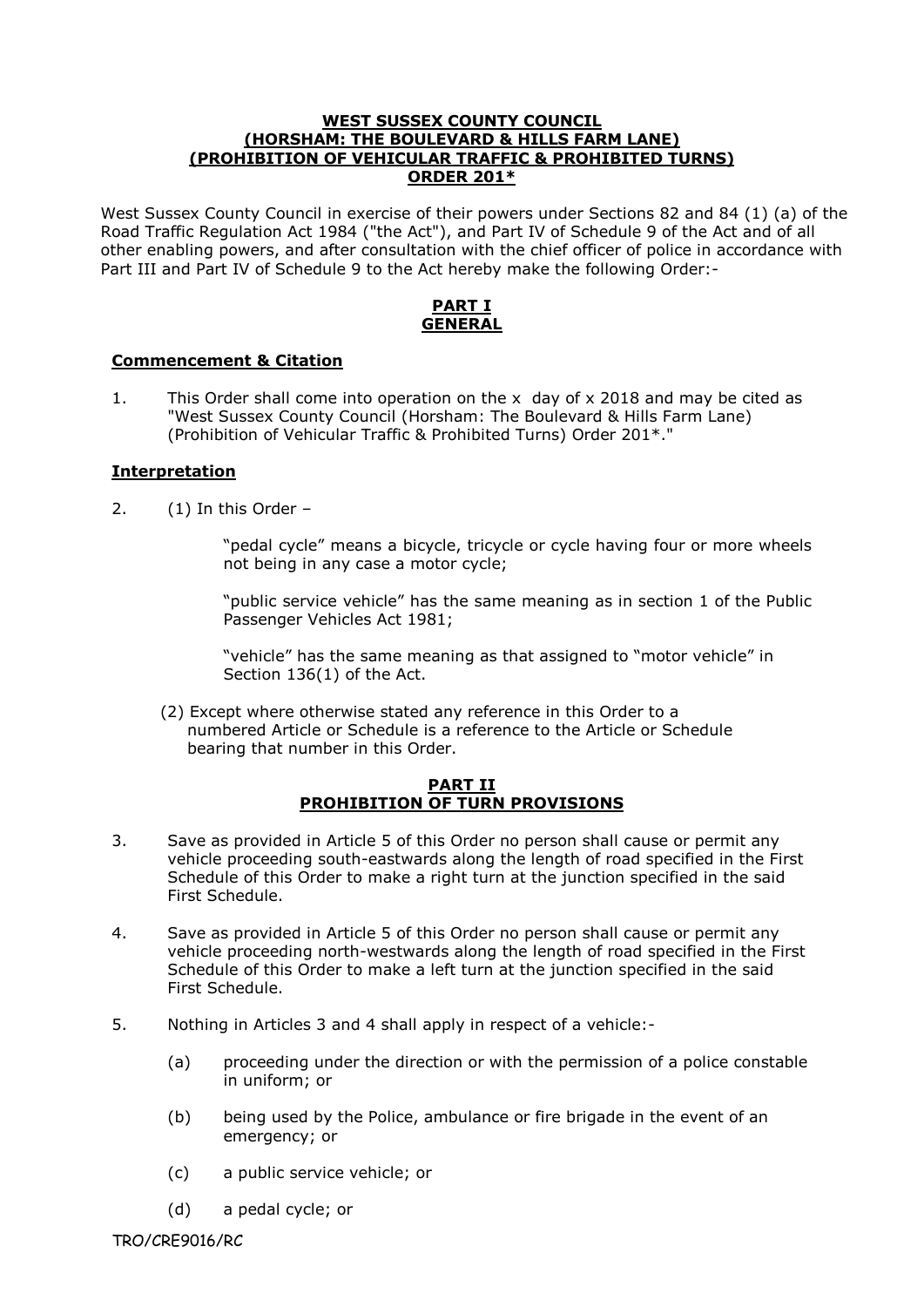(e) in pursuance of a local authority's highways management, works, maintenance, waste collection, street cleansing, highways

#### **PART III PROHIBITION OF DRIVING PROVISIONS**

- 6. Save as provided in Article 7 of this Order no person shall cause or permit any motor vehicle to proceed along the length of road specified in the Second Schedule to this Order at any time.
- 7. Nothing in Article 6 shall apply in respect of a motor vehicle being used:-
	- (a) for ambulance, fire brigade or police purposes in the event of an emergency; or
	- (b) (with the prior permission of the highway authority) in connection with the laying, erection, inspection, maintenance, alteration, repair, renewal or removal on or near the said road of any sewer main pipe conduit wire cable or other apparatus for the supply of gas water electricity or of any telecommunications apparatus as defined in Schedule 2 of the Telecommunications Act 1984 resulting from works or an emergency; or
	- (c) with the permission or upon the direction of a police constable in uniform or traffic warden; or
	- (d) in the service of a local authority in pursuance of its statutory powers or duties
- 8. The prohibitions imposed by this Order shall be in addition to and not in derogation from any restriction imposed by any regulations made or having effect as if made under the Act or by or under an enactment.

## **FIRST SCHEDULE (Prohibition of Left and Right Turns)**

Length of road in Horsham **Junction** 

Hills Farm Lane The Boulevard (East Arun Bridge)

#### **SECOND SCHEDULE (Prohibition of driving)**

The Boulevard (Bridge) The Boulevard (Bridge) and the Soulevard Christian Educational School and The Boulevard Walk THE COMMON SEAL of WEST SUSSEX (2008) COUNTY COUNCIL was hereto affixed  $)$  $)$ the day of  $)$ in the presence of: ) (L.S.) )  $)$  ) Authorised Signatory )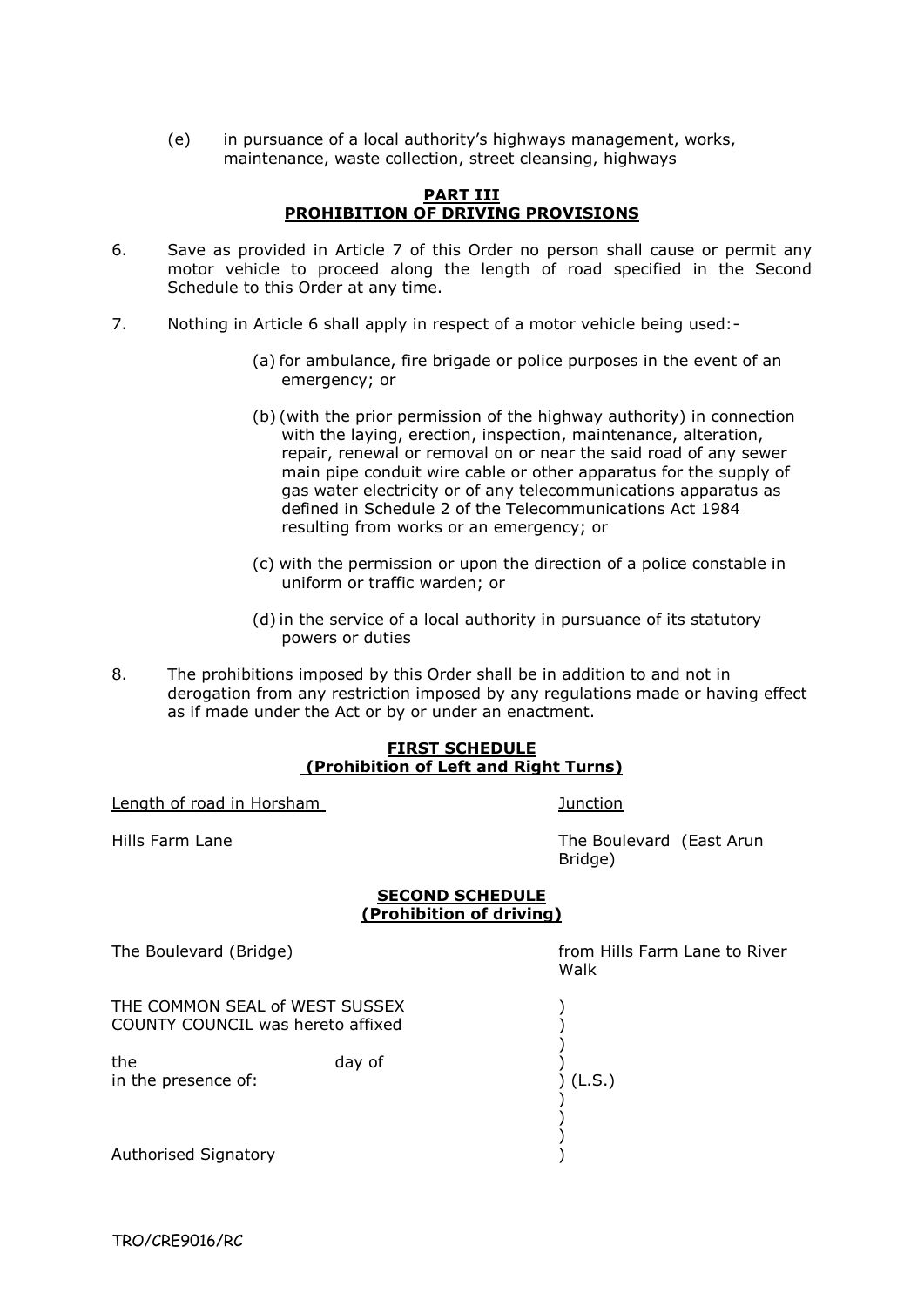TRO/CRE9016/RC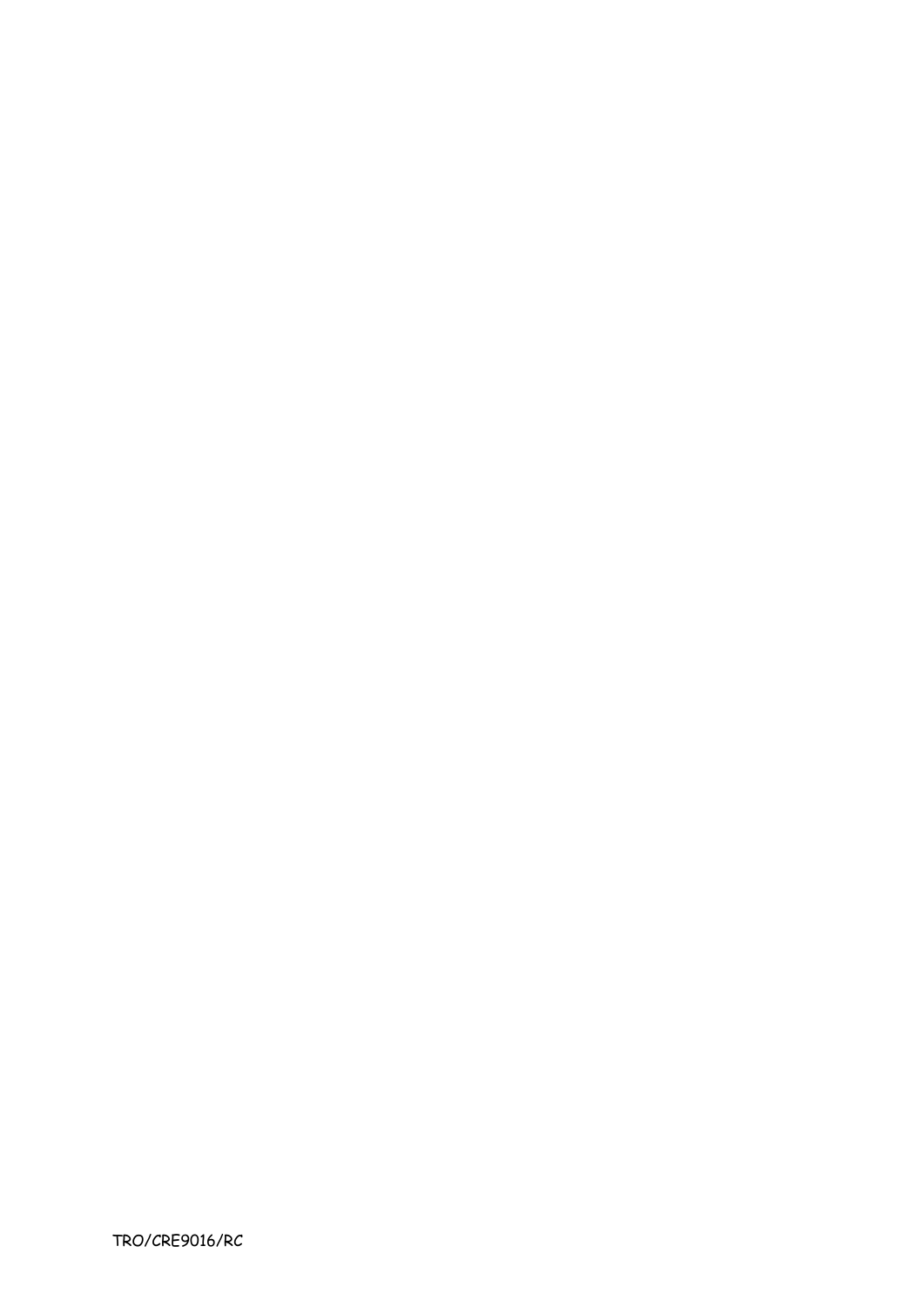